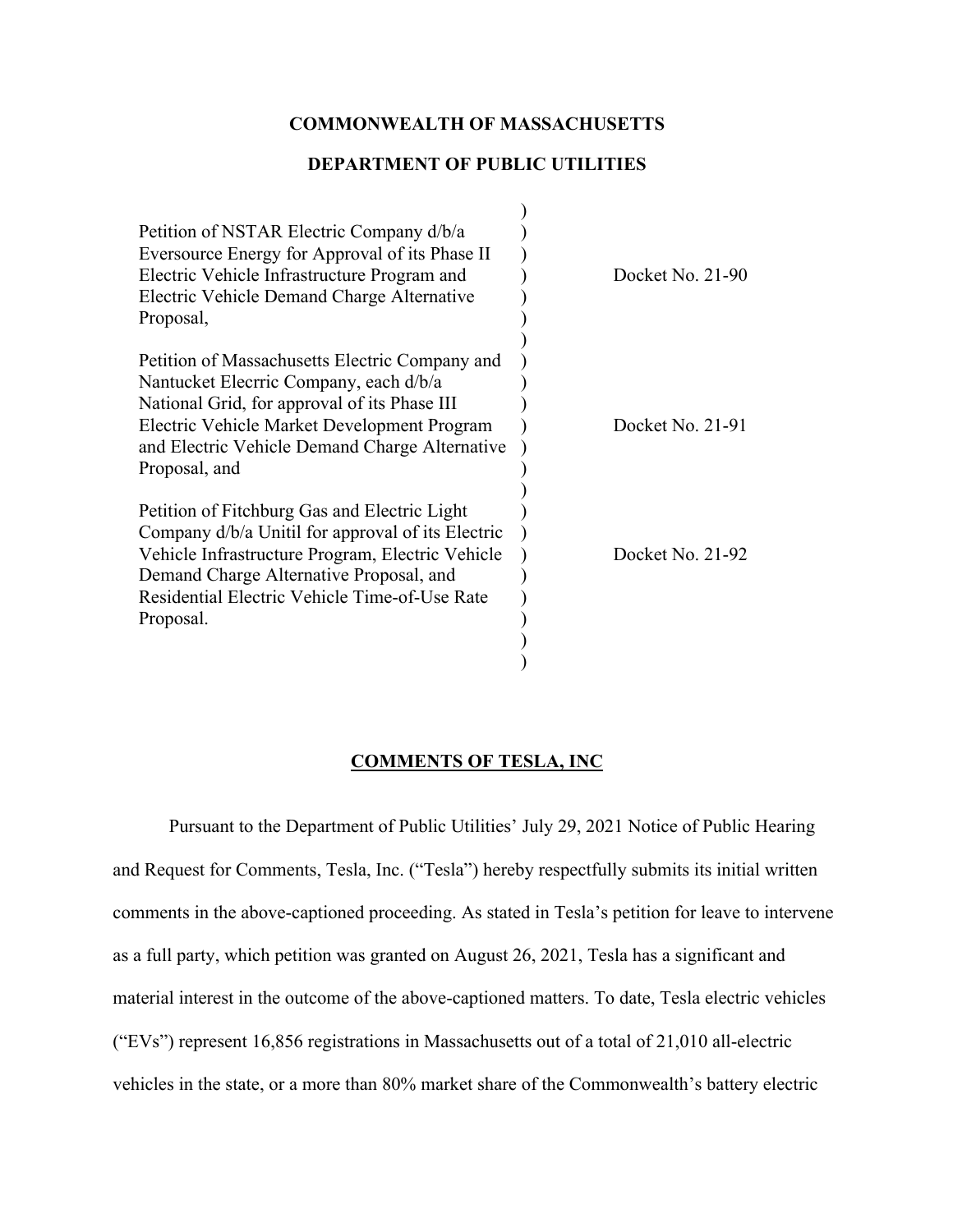vehicles ("BEVs").<sup>1</sup> Tesla has established a worldwide presence of sales and service centers, including six in the Commonwealth (in Natick, Watertown, Boston, Dedham, Norwell, and Peabody). Tesla has made significant investments in EV charging across the state. There are currently 26 Tesla owned and operated public DC fast charging ("DCFC") stations, representing 242 DC fast chargers in the Commonwealth.

#### **The EDCs Proposed Demand Charge Alternative Is Inadequate**

Tesla, as the leading provider of battery electric vehicles in Massachusetts and a major owner/operator of charging stations in the state, fully supports the introduction of alternatives to traditional demand-based rate structures for electric vehicles, as was required by House Bill 5248, signed into law on January 15, 2021.2 Massachusetts has some of the highest utility rates in the country, and they are particularly high for EV charging customers who currently have relatively lower load factors, far below those of the average commercial customer. The combination of low load factors with high demand charges results in uneconomic operation of charging stations and stymies investment in charging infrastructure in otherwise promising markets where the number of EV drivers is growing.

Tesla appreciates the Massachusetts electric distribution utilities ("EDCs") thoughtful consideration of EV charging, and the opportunity for Tesla to provide input from the private charging industry perspective. However, the current proposals from all 3 EDCs (Eversource, National Grid, and Unitil) all stop demand charge relief at a 15% load factor, which remains far below the commercial average load factor and results in a perverse incentive where charging stations with less usage (below 5% load factor) would pay lower electricity rates than charging

<sup>&</sup>lt;sup>1</sup> DOE Alternative Fuels Data Center: https://afdc.energy.gov/data/10962.

<sup>2</sup> https://malegislature.gov/Bills/191/H5248.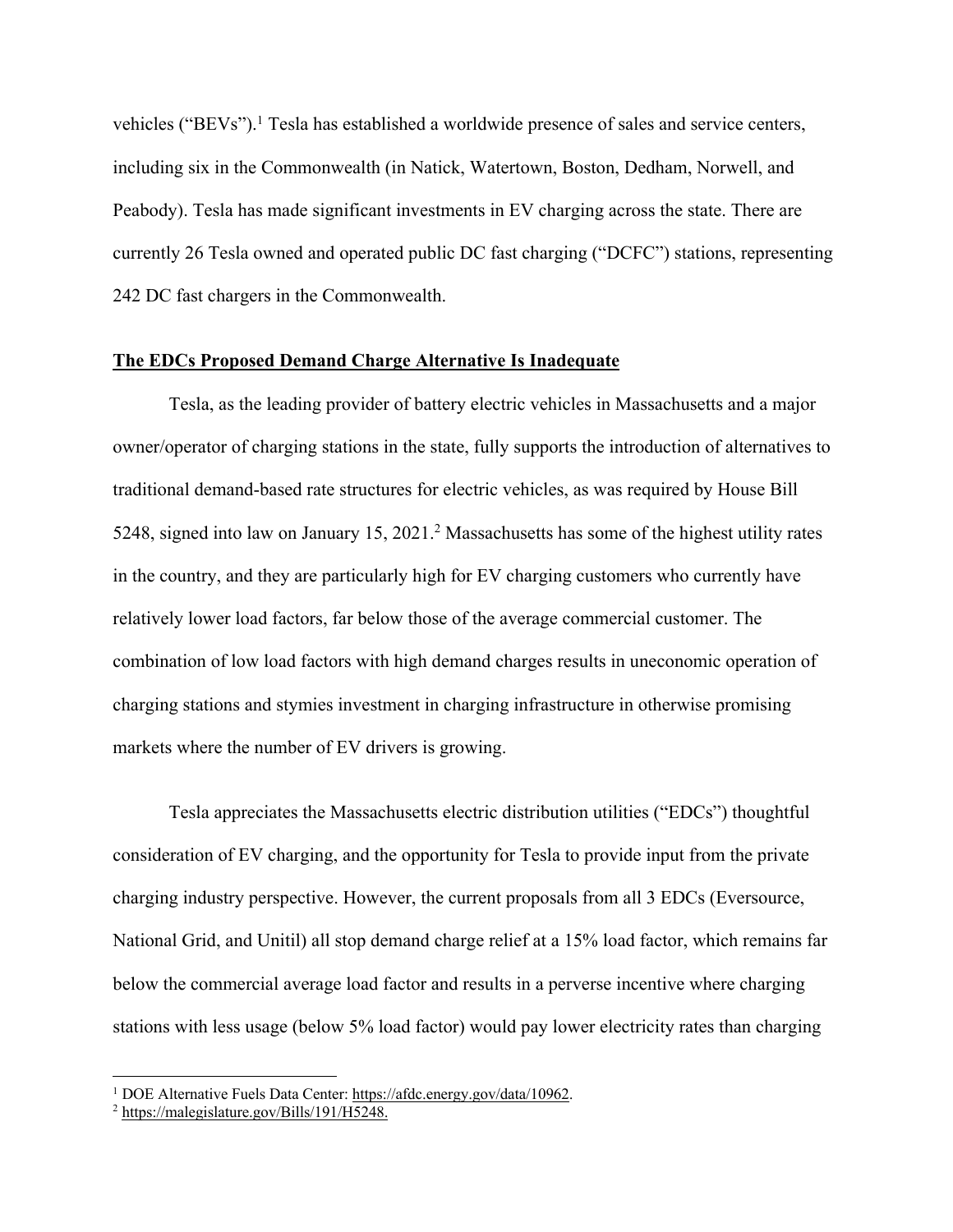stations above 15% load factor. Charging stations above 15% load factor would be stuck in a situation where they would be paying higher electricity rates than both regular commercial customers (with higher average load factors) as well as charging stations with extremely low load factors (below 5%).This leaves a large gap above 15% load factor between when the demand charge relief ends and before EV charging customers may have a sufficiently high load factor for a smooth on-ramp back to regular commercial rates (i.e. no demand charge discount but load factor closer to average commercial customer). Tesla requests consideration of expanding the demand charge relief tranches in a way that provides support up to 30% load factor as a way to provide meaningful interim support and a glidepath back to traditional commercial rates.

The 30% load factor threshold is a clear and fair point of departure in the transition from early market adoption towards growing EV adoption. There is precedent across a number of states for this level of support where EV charging and in some cases regular low load factor customers are considered at thresholds below 30% as in need of alternative rate treatment. For example, Dominion in Virginia, with its GS-2<sup>3</sup> regular commercial rate provides all-volumetric billing for customers below usage levels of 200 kWh per kW of demand, which translates to no demand charges being applied below a threshold of a 27% load factor (200 hours/730 hours per month  $= 27.4\%$  load factor).

Arizona Public Service ("APS"), which also has considerable demand charges, has proposed an interim Rate Rider DCFC in its current general rate case, <sup>4</sup> which provides 10 years of declining demand charge relief starting out at a 25% load factor limit through June 30, 2025.

<sup>&</sup>lt;sup>3</sup> https://www.dominionenergy.com/virginia/rates-and-tariffs/business-rates.

<sup>4</sup> See Exhibit APS-77, as filed on February 18, 2021, Docket No. E-01345A-19-0236.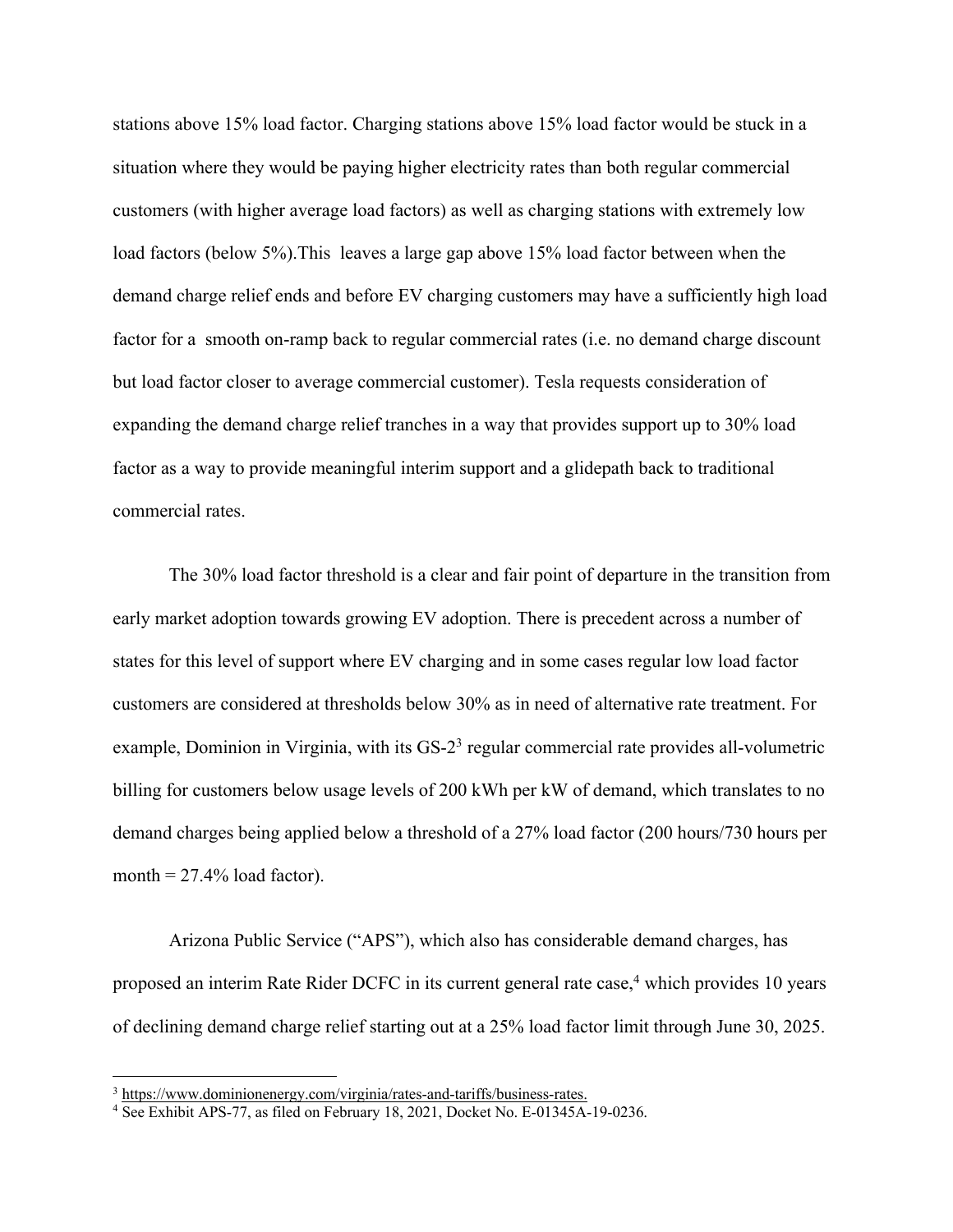APS' declining demand charge limiter starts at a 25% load factor limit and only steps down to a level of 15% load factor in 2028. Massachusetts EDCs' current proposals are suggesting EV charging stations above 15% load factor step down to this level of demand charge relief as early as 2023, five years ahead of charging stations in Arizona.5

In the Midwest, Ameren Illinois just approved an EV charging rate with Rider EVCP,<sup>6</sup> which, similar to Arizona, provides 10 years of declining demand charge relief. Ameren's demand limiter starts at the 30% threshold and incrementally steps down over 10 years ending at a 10% load factor threshold in 2032. The Massachusett's EDCs have proposed stopping demand charge relief at the 15% load factor threshold as early as year 2 of their programs is equivalent to what Ameren will provide in 2030, giving the Illinois market 7 years of smooth transition back to existing commercial rates, rather than the abrupt termination in 2023.

Virginia, Arizona, and Illinois are just a few places where EV rates have been proposed or adopted in supportive environments that recognize the need for interim rate considerations of low load factor EV charging customers who are likely to remain well below the commercial average load factor for the foreseeable future. Smooth glidepaths back onto existing commercial rates has become industry best practice and demand charge relief via demand limiter mechanisms are seen going up to a threshold of 30% load factor, and in many cases demand charges are removed altogether in favor of all-volumetric time-of-use rates.

 $5$  On August 2, 2021, the Arizona Public Service Commission issued a Recommended Opinion and Order generally adopted the APS proposal. *See* http://docket.images.azcc.gov/E000014911.pdf?i=1631627637736. <sup>6</sup> Docket No. 20-0710 see Rider EVCP included in Ameren Exhibit 8.1 Filed April 6, 2021: https://www.icc.illinois.gov/docket/P2020-0710/documents.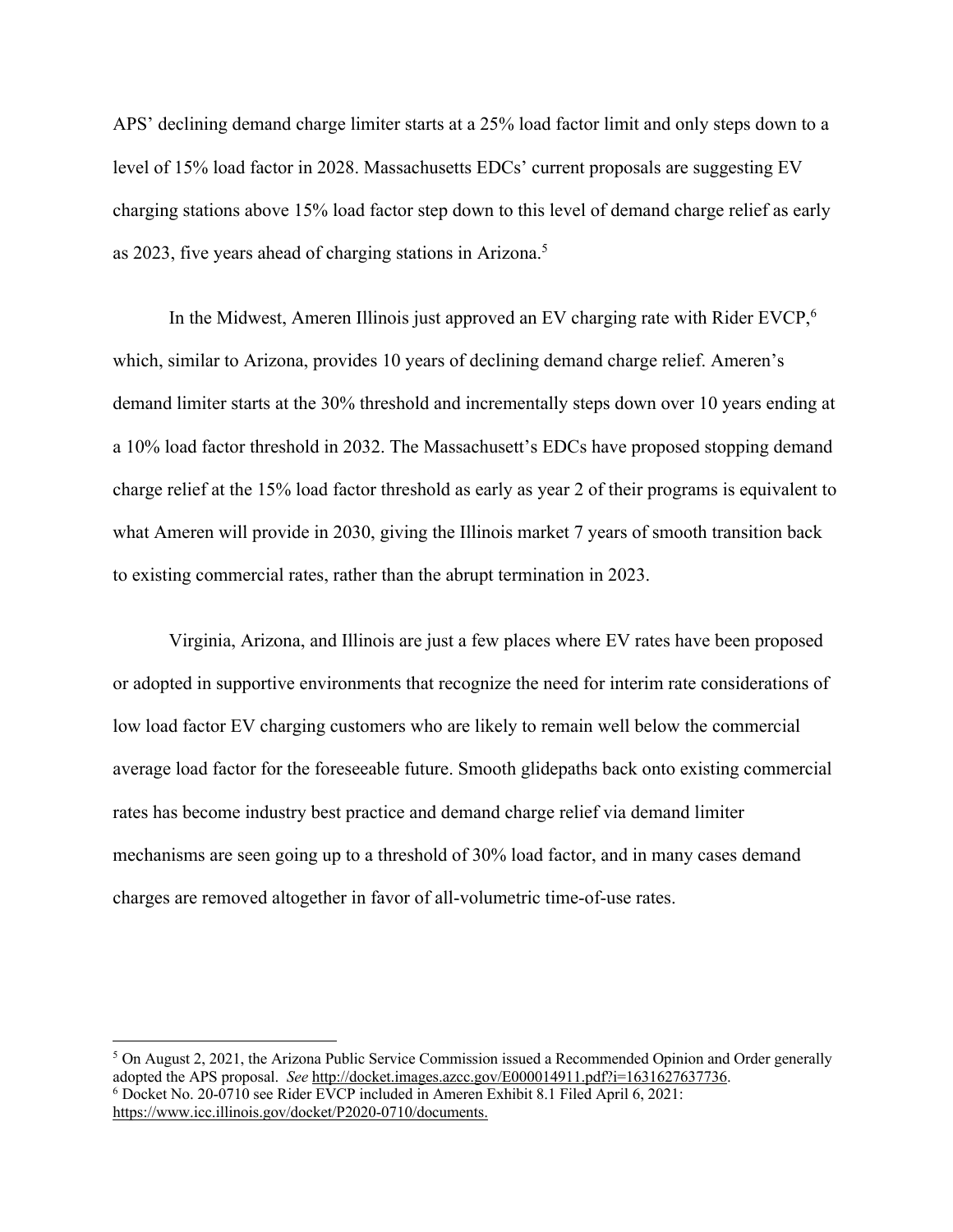Eversource has completely removed demand charges in its Connecticut territory via its successful EV Rate Rider, which converts the demand charges billed on a \$/kW basis into a volumetric charge to be billed on a \$/kWh basis, similar to what the average commercial customer pays in its territory.<sup>7</sup> The Rider provides:

*Where a rate component of such schedule is priced on a demand basis (i.e., per kW or per kVA) the EV customer under this Rider will be subject to a charge determined on an equivalent per kWh basis using the corresponding average price of such rate component.*

Eversource's Connecticut EV Rate Rider is a simple and market-inducing example of an all-volumetric EV rate. There are many other examples across the country, but Eversource Connecticut's EV Rate Rider is particularly innovative.

Tesla appreciates the many enthusiastic participants from the State of Massachusetts who care deeply about transport electrification and are keenly aware of what an opportunity there is to pave the way in these proceedings for the continued growth of EV adoption and the charging infrastructure to support it. As the provider of the majority of battery electric vehicles and supporting DCFC infrastructure to the Commonwealth, Tesla looks forward to working with the Commonwealth to help meet its goal of more than one million electric light-duty vehicles registered in the Commonwealth by 2030.<sup>8</sup>

#### **Conclusion**

Tesla shares with the Companies, and the Department, an interest in increasing the deployment of EV charging stations in the Companies' service territories and has made substantial investments in the Commonwealth's DCFC network. Tesla expects to increase its investments

<sup>7</sup> https://www.eversource.com/content/docs/default-source/rates-tariffs/ct-electric/ev-raterider.pdf?sfvrsn=e44ca62\_0.

<sup>8</sup> Exhibit ES-KB-1, p. 15, *citing* MA 2050 Decarbonization Roadmap Report.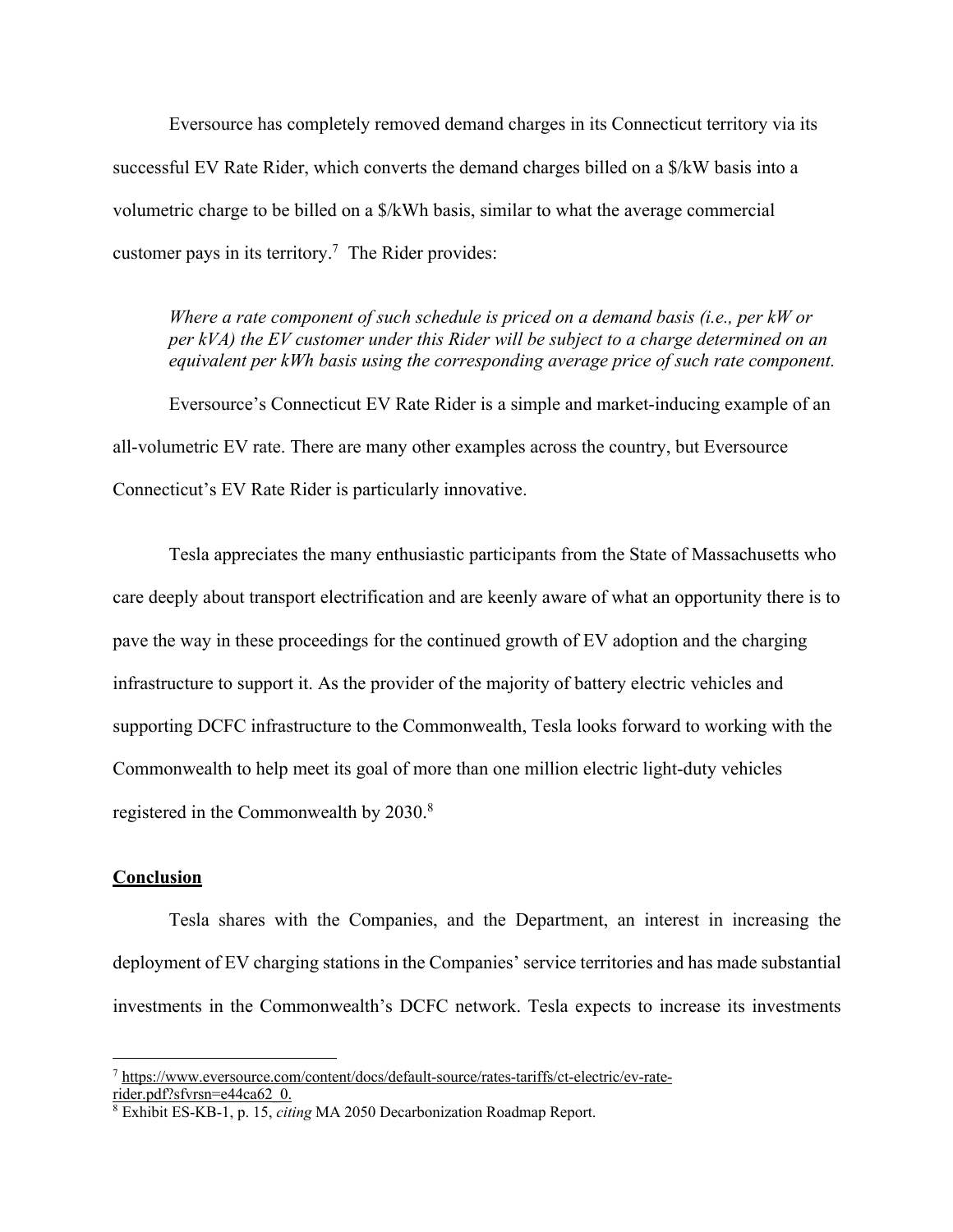with tariff reform and appreciates the opportunity to provide public written comment on this matter.

Tesla reserves the right to provide additional comments as the case develops and discovery proceeds.

Dated: September 14, 2021

Respectfully submitted,

TESLA, Inc.

Bill Ehrlich Tesla, Inc. 3500 Deer Creek Rd Palo Alto, CA 94304 (651) 324-9127 wehrlich@tesla.com

By its Attorney:

Den L

Bernice I. Corman (#549386) Bicky Corman Law, PLLC 1250 Connecticut Ave., NW, Suite 700 Washington, DC 20036 (202) 379-2932 [office; fax] (202) 213-1672 [mobile/remote] bcorman@bickycormanlaw.com